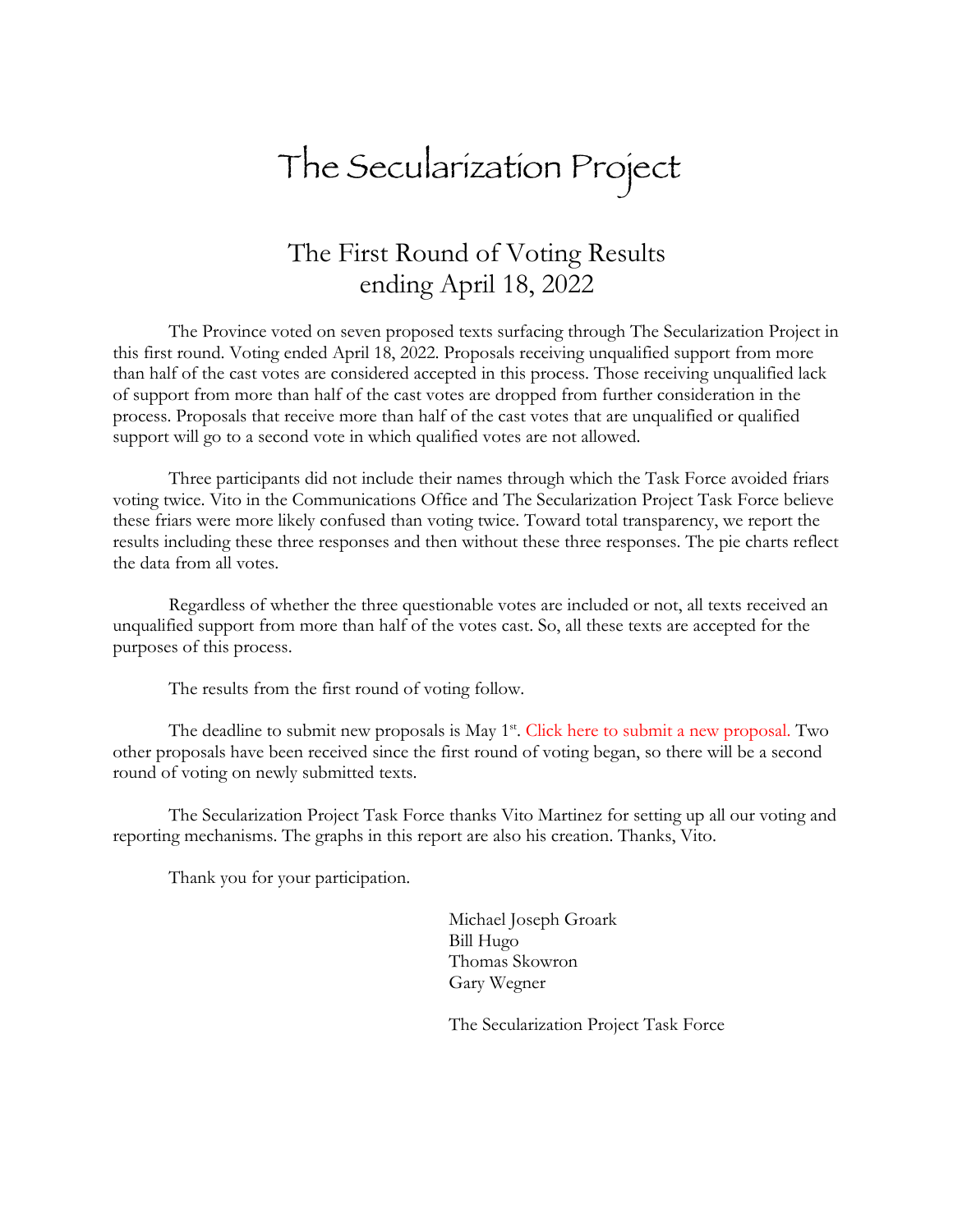# **Text #1: Destination Ministries**

That as the Province adds, hands over, abandons, sustains, or changes ministries in the future, it gives preference to "destination ministries" that offer opportunities to Catholics, Christians, and others which are not typically available in parishes.

| Counting all votes                                             | Excluding 3 questionable votes                                 |
|----------------------------------------------------------------|----------------------------------------------------------------|
| 47 support<br>6 do not support<br>3 could support with changes | 44 support<br>6 do not support<br>3 could support with changes |
| 56 Total                                                       | 53 Total                                                       |

Proposal #1 is accepted for the purposes of this process.



# **Text #2: St. Francis - Milwaukee**

That the Province of St. Joseph develop programming, events and displays for the St. Francis Milwaukee church and Capuchin Center to create a pilgrimage/destination site for the region. An open doors policy for the church to provide prayer and other sacraments, enhanced hospitality for groups to visit the center, along with displays that tell the story of this place would be developed. Suitable Capuchin and other personnel would be assigned to this new ministry.

| Counting all votes                                                                 | Excluding 3 questionable votes                                 |
|------------------------------------------------------------------------------------|----------------------------------------------------------------|
| 47 support<br>9 do not support<br>$\frac{0 \text{ could support with changes}}{0}$ | 44 support<br>9 do not support<br>0 could support with changes |
| 56 Total                                                                           | 53 Total                                                       |

Proposal #2 is accepted for the purposes of this process.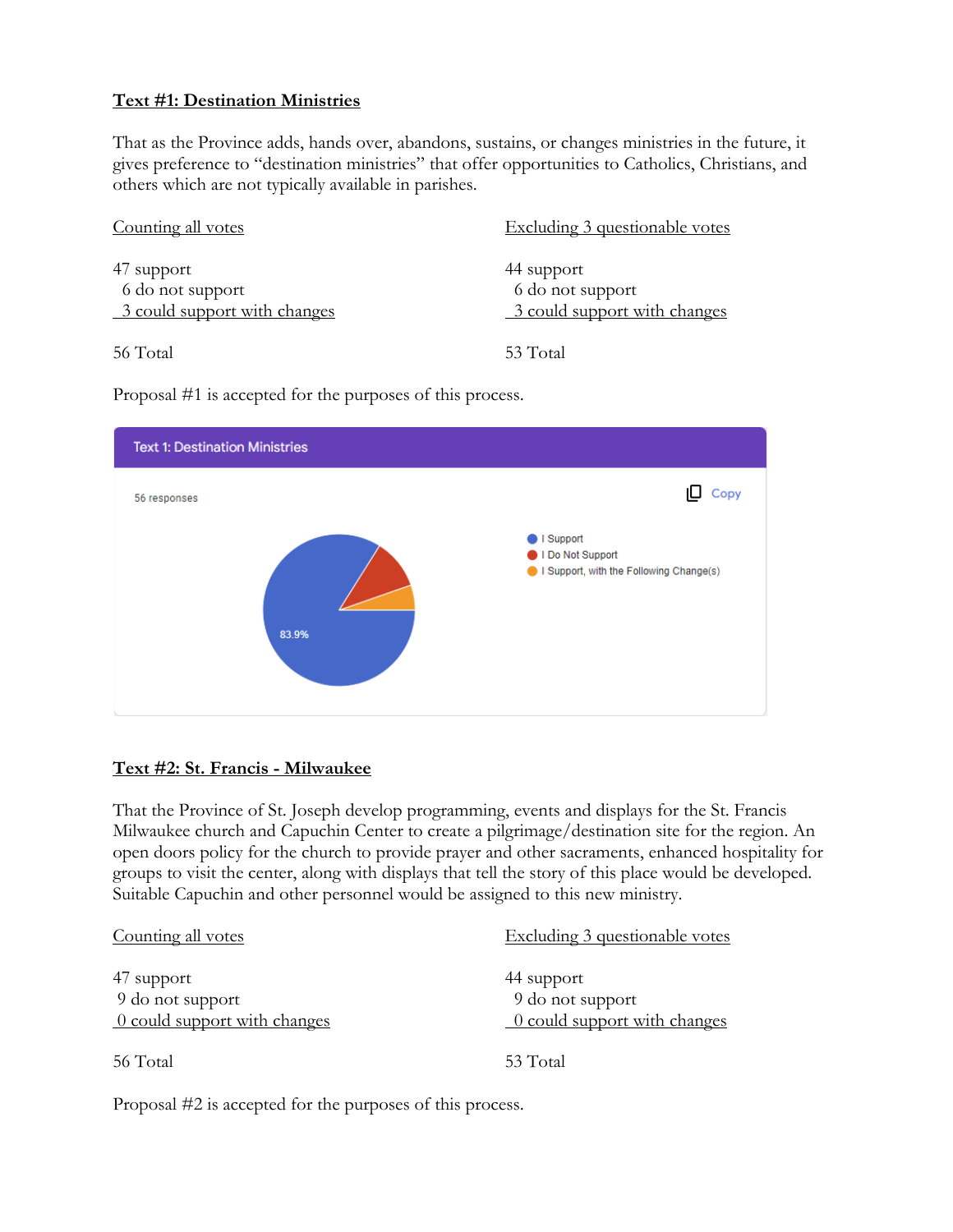

# **Text #3: A New Ministry**

That before the Provincial Chapter of 2026, the Provincial Council establish a new provincial ministry in a geographic area of the province in which we currently have no provincial ministry.

| Counting all votes                                              | Excluding 3 questionable votes                                  |
|-----------------------------------------------------------------|-----------------------------------------------------------------|
| 30 support<br>24 do not support<br>2 could support with changes | 28 support<br>23 do not support<br>2 could support with changes |
| 56 Total                                                        | 53 Total                                                        |

Proposal #3 is accepted for the purposes of this process.

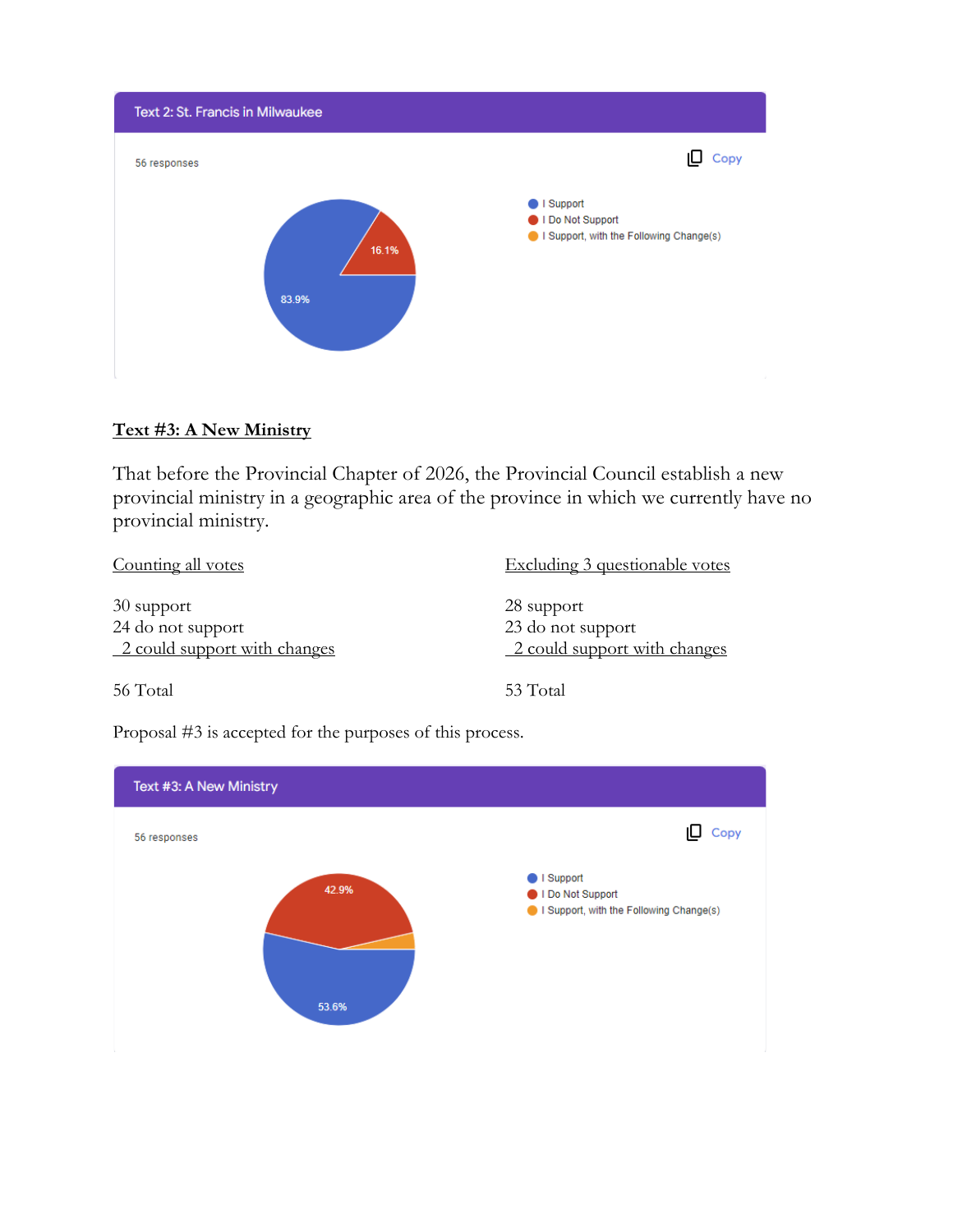#### **Texts ## 4 + 5 combined: Engaging Secularization as a Value**

The Province will engage in ongoing reflection and dialog on the impacts of secularization on our fraternal life and ministries, with a focus on discerning, engaging, and integrating those trends and other elements of secularization that are consistent with the life and mission of the Church and the Province. Beginning at Provincial Chapter 2023 or shortly thereafter, friars gather in small groups to share what each one has taken from secularization as a value in their lives and how it fits with our Capuchin values.

| Counting all votes                                              | <b>Excluding 3 questionable votes</b>                           |
|-----------------------------------------------------------------|-----------------------------------------------------------------|
| 29 support<br>26 do not support<br>1 could support with changes | 27 support<br>25 do not support<br>1 could support with changes |
| 56 Total                                                        | 53 Total                                                        |

The combined Proposal #4+5 is accepted for the purposes of this process.



# **Text #6: YouFra**

Set up a Capuchin Franciscan spirituality, formative & vocation(al) trajectory covering the ages from High School up to Adulthood. (YouFra)

| Counting all votes                                | Excluding 3 questionable votes                    |
|---------------------------------------------------|---------------------------------------------------|
| 37 support                                        | 35 support                                        |
| 15 do not support<br>4 could support with changes | 14 do not support<br>4 could support with changes |
| 56 Total                                          | 53 Total                                          |

Proposal #6 is accepted for the purposes of this process.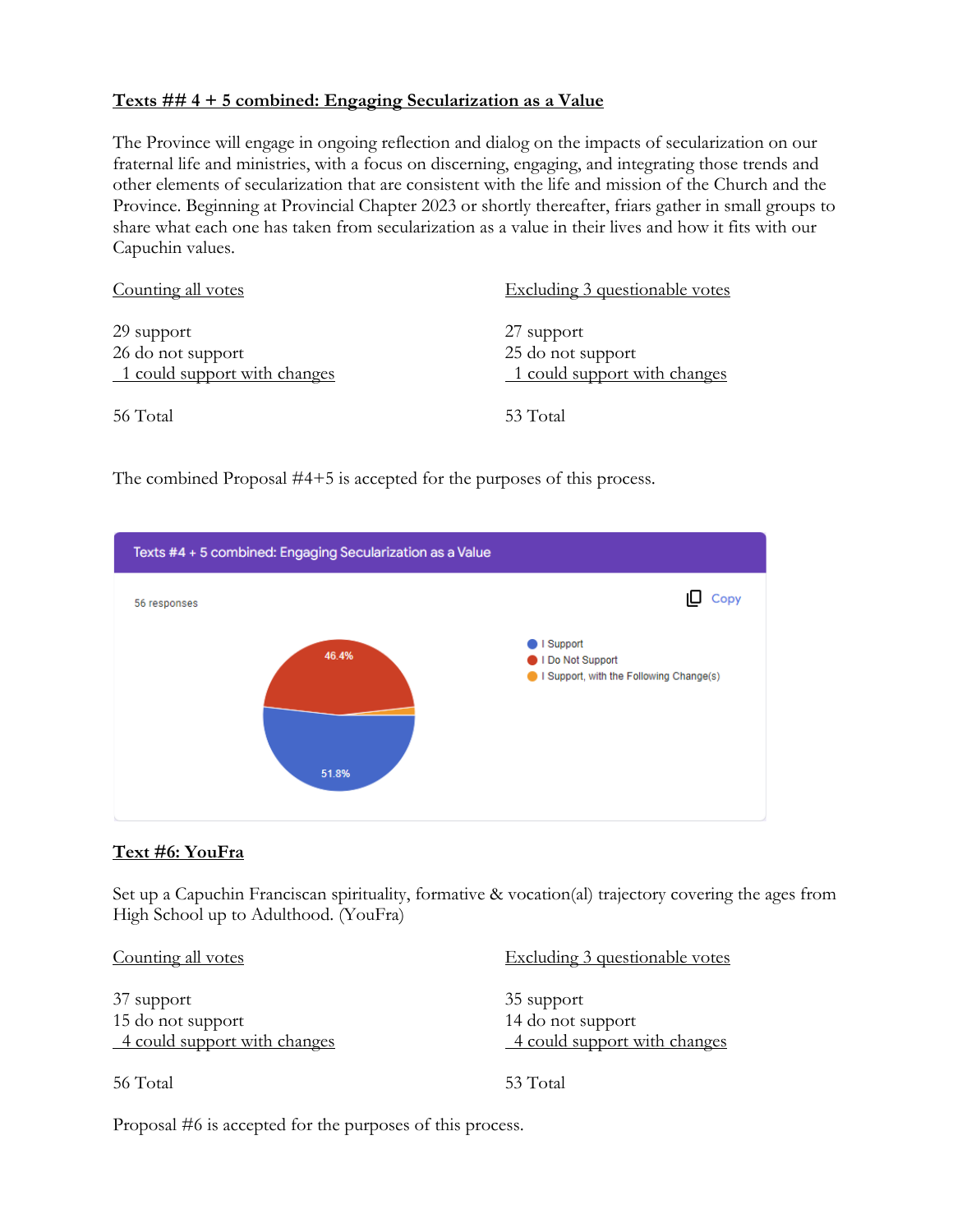

# **Text #7: Montana Ministries**

That during the first two years of the next provincial triennium, the Provincial Council facilitates a process through which the provincial membership engages in a reflective evaluation of its ministries on the Crow and Northern Cheyenne Reservation in Montana, leading to a discerning choice at the Provincial Chapter of 2026 to continue, change or discontinue these provincial ministries.

| Counting all votes                                             | Excluding 3 questionable votes                                 |
|----------------------------------------------------------------|----------------------------------------------------------------|
| 42 support<br>8 do not support<br>6 could support with changes | 40 support<br>7 do not support<br>6 could support with changes |
| 56 Total                                                       | 53 Total                                                       |

Proposal #7 is accepted for the purposes of this process.